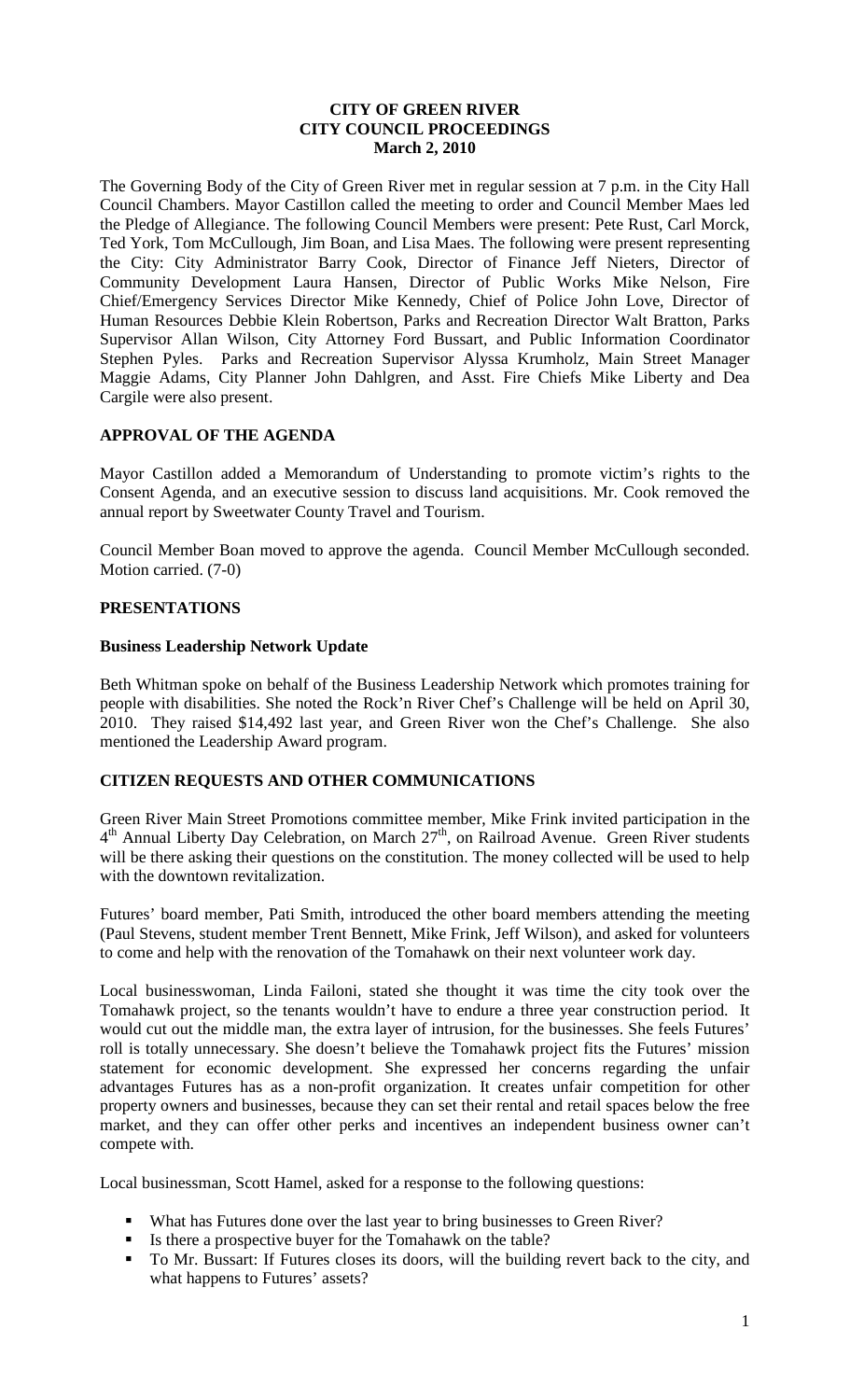Mayor Castillion stated they would get back with him.

Paul Stevens stated they will be happy to address Mr. Hamel's questions. Futures' doors are wide open, they are transparent. He will show them Futures' books, and financial condition. He invited Ms. Failoni and Mr. Hamel to attend their next board meeting.

Futures' President Brad Sutherland stated they had a bid opening for the windows and doors for the Tomahawk. The bid came in at \$153,500 from the Window and Door Store in Green River. That will leave \$9,500 for contingencies.

He added, Futures and the revolving loan fund are good tools to help new and old businesses prosper. Futures is here for all of them.

He noted, as a reminder, that when Futures bought the building, the rent charged by private property landlords to private tenants was \$3.50 per sq. ft. So, the rent at the Tomahawk was set at \$3.50. It will be increased to \$4.50 in July, with incremental increases as the improvements are completed.

Brian Luth stated he moved to Green River five years ago. He spoke in support of the Futures board and any other organization that is willing to take on ownership or responsibility to rebuild downtown. He believes Green River's main street is an eyesore.

He is disappointed in those who attack or believe those improvements are all for personal gain. He believes the true purpose is to create a place we can enjoy and take our families to spend money instead of going to Rock Springs or Utah. He believes he is speaking on behalf of the majority of other young citizens who are new to the area. He would like to see more organizations like Futures take every opportunity they can to rebuild an area and make it more attractive and allow local businesses to grow economically. He begged the governing body to continue to support downtown development, and for folks to volunteer in the effort to rebuild an area that needs a lot of help and support.

Downtown business owner and URA member, Mike Frink, noted he had moved his business to the downtown area. He believes in the downtown. He has put hundreds and hundreds of volunteer hours downtown. He believes the downtown area can be revitalized using all of the entities that are currently involved. It takes a long time for things to happen. He noted the parking situation is being improved as things progress. If they get the grant for the Tomahawk, everyone—URA, Main Street, Futures, will work hard on the parking situation, there are places they can do things. He believes the renovation of the Tomahawk is going to help his and every other downtown business.

Local business owner, Nicole Nilles, stated she was moving to the Tomahawk. She chose to move to the Tomahawk because of the location, not because of lower rent. The potential of the building is fantastic. She stated while she was working at her new location, she had twenty people stick their heads in. She has never had that kind of traffic at her current location. She believes her new location at the Tomahawk will be really good for her business. She's very excited about her move, and asked the city to continue to support the project.

#### **PUBLIC HEARINGS**

#### **Request by Gudinos Inc. for a Restaurant Liquor License**

*Gudinos, Inc. doing business as Wrangler Cafe has requested a restaurant liquor license.*

Mayor Castillon opened the public hearing at 7:35 p.m.

There were no concerns or comments presented.

The Mayor closed the hearing at 7:35 p.m.

#### **Renewal of Gudinos Inc. Restaurant Liquor License**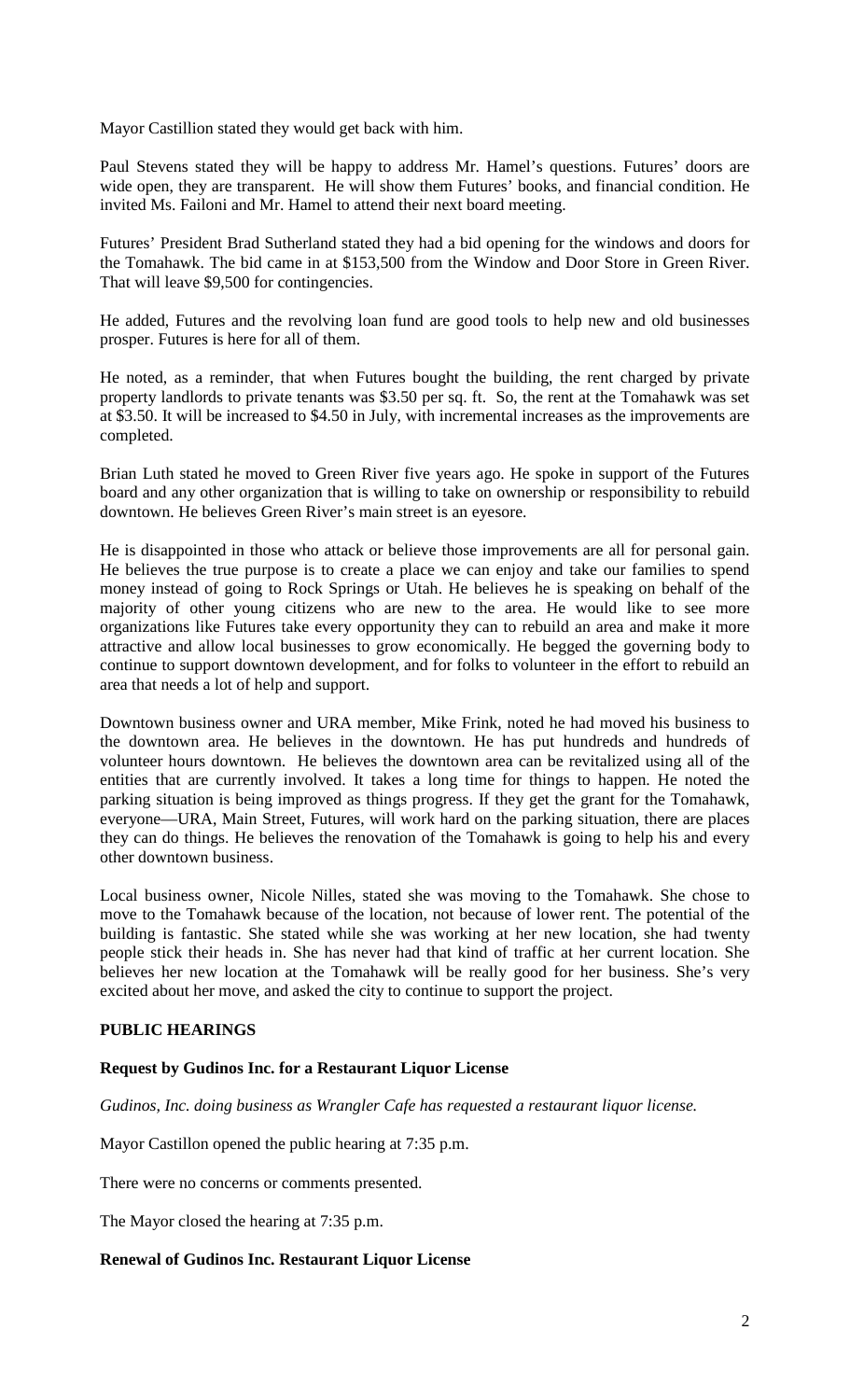*Gudinos, Inc. doing business as Wrangler Cafe has requested the renewal of their restaurant liquor license, if issued on March 16, 2010, to correlate with the renewal of all city liquor licenses through March 31, 2011.*

Mayor Castillon opened the public hearing at 7:36 p.m.

There were no concerns or comments presented.

The Mayor closed the hearing at 7:36 p.m.

### **RESOLUTIONS**

#### **Basic Emergency Plan Amendment and Adoption**

**R10-24:** A resolution for the Governing Body of the City of Green River, Wyoming, adopting the Basic Emergency Operations Plan for 2010 as amended, and authorization for the Mayor to recognize and sign the Sweetwater County Emergency Operations Plan.

Fire Chief Kennedy noted the amendments are the yearly updates for personnel changes and contact and board information. The plan itself remains the same as when adopted in 2006.

Mayor Castillon encouraged the governing body and citizens to participate in the excellent training opportunities offered by the Green River Fire Department and the county through the emergency management exercises.

Council Member McCullough moved to approve the resolution. Council Member Maes seconded. Motion carried. (7-0)

#### **Budget Modification for Backup Generator Project**

**R10-25:** A resolution for the Governing Body of the City of Green River, Wyoming, to approve a modification in expenditure authority in the Capital Projects Fund for the Backup Generator Project in the amount of \$6,600.

Responding to questions from Council Member McCullough, Mr. Wilson stated once the project was completed, the generator at the Public Works Facility would provide the electricity for continued operation. The system includes a backup server to City Hall and a backup server for all the facility computers. On Friday, when Rocky Mountain Power does a transformer turnover, the Public Works Facility will be operating from four to six hours on the generator.

Council Member York moved to approve the resolution. Council Member McCullough seconded. Motion carried. (7-0)

#### **Budget Increase for the Arts Program and Authorization to Accept Donations**

**R10-26:** A resolution for the Governing Body of the City of Green River, Wyoming, to approve an increase in expenditure authority and to accept the donations into the Capital Projects Fund in the Arts Development Program budget for the purchase of public art in the amount of \$4,942.25.

Council Member Maes noted the Art Council made an excellent investment in the art work by Eric Dowdle. The \$4,800 is the first of many commissions the city will receive from the sale of the "Green River, Wyoming" print.

Council Member Morck moved to approve the resolution. Council Member McCullough seconded. Motion carried. (7-0)

### **Budget Modification for Pool Condensation Rectification Project**

**R10-27:** A resolution for the Governing Body of the City of Green River, Wyoming, to approve a modification in expenditure authority in the Capital Projects Fund for the Pool Condensation Rectification Project in the amount of \$243,846.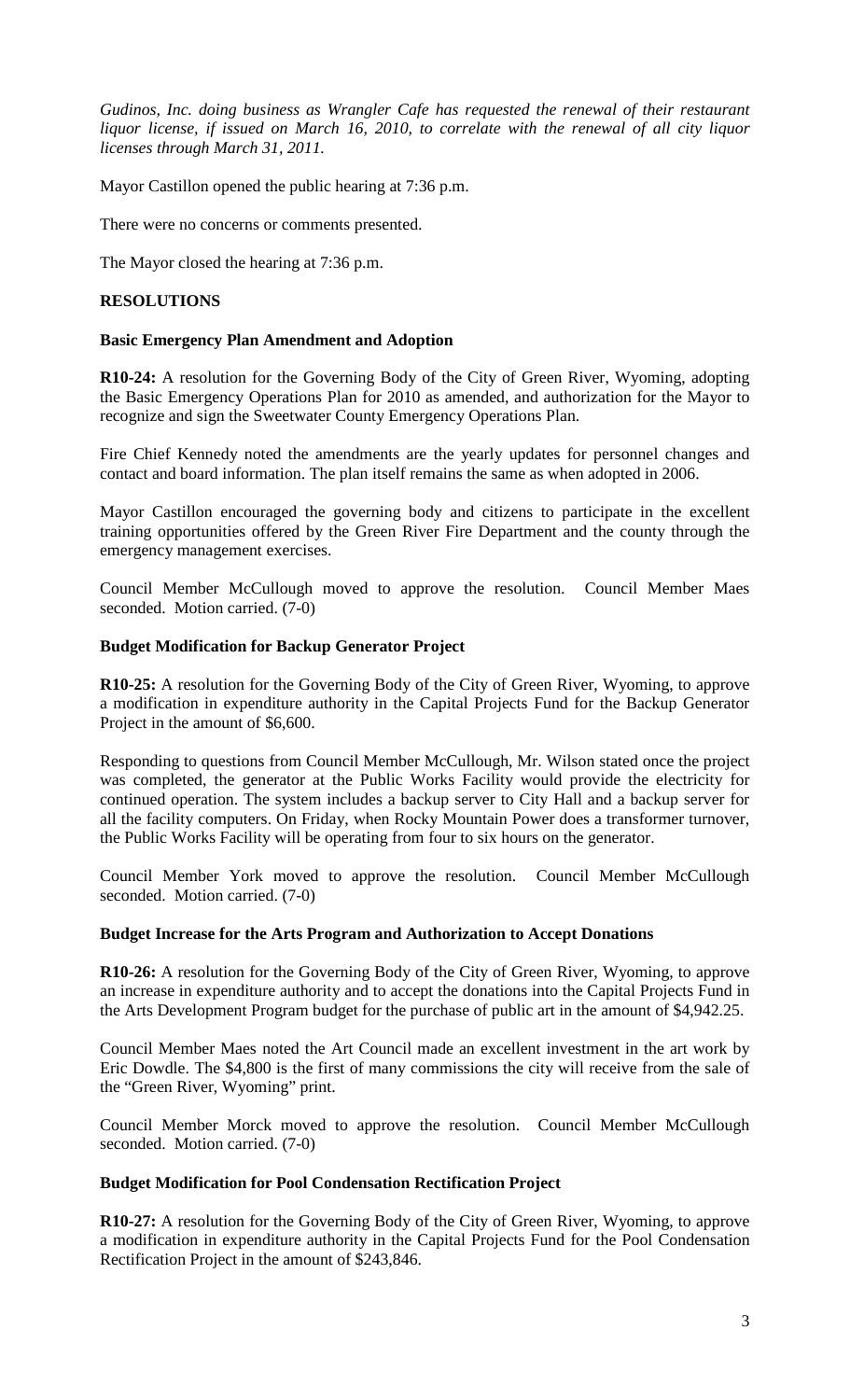Mr. Wilson explained why staff was recommending Option I – to correct the air treatment to the ceiling space and to take care of the risk management issues, with the follow up of Option  $II -$  to correct the exposed roof structure in five to seven years as a capital project.

Addressing questions from Council Member Boan, Mr. Wilson stated Ohlson Lavoie would be preparing the bid documents. The bid will have to be awarded to the lowest bidder that meets specifications according to state statues. He can't give the governing body a guarantee on whether the vendor will still be in business, years down the road, in case problems come up later on.

Addressing questions from Council Member McCullough, Mr. Wilson stated they have a tight work schedule for the project. They hope to have a mandatory pre-bid meeting on March  $16<sup>th</sup>$ , with a bid award at a special council meeting on March  $30<sup>th</sup>$ . They hope to have the pool area open by June  $18<sup>th</sup>$ .

Responding to questions from Council Member Rust, Mr. Bratton stated swim lessons during the months of April and May will have to be canceled, with a reimbursement to people who have already paid for the lessons and the use of the pool. Lessons will resume in mid-June.

Responding to questions from Mayor Castillon, Mr. Wilson stated the steel structure of the building seems to be in good shape.

Council Member Morck moved to approve the resolution. Council Member McCullough seconded. Motion carried. (7-0)

## **Wyoming Surplus Property**

**R10-28:** A resolution by the Governing Body of the City of Green River, Wyoming, authorizing city representatives to acquire surplus property from the State of Wyoming Surplus Property.

Council Member Boan moved to approve the resolution. Council Member Morck seconded. Motion carried. (7-0)

# **COUNCIL ACTION ITEMS**

#### **Approval of Liquor License Renewals**

Responding to questions from Council Member McCullough, Chief Love stated they haven't had any problems in the last year with any of the liquor license holders, and if there were, they have been worked out. Compliance checks are done on all of the establishments to see if they will sell to someone underage, and they have all passed. There is also an educational program that goes along with that sponsored by the Chiefs and Sheriffs Association.

Council Member McCullough moved to approve the renewal of the liquor licenses as presented for the period from April 1, 2010 through March 31, 2011. Council Member Boan seconded. Motion carried (6-1) with Council Member York voting no.

#### **Amendment to Joint Powers Telecom Board Joint Action Agreement**

Mr. Nieters explained the city was getting a good deal with 15 more megabytes at less than half the cost. He also noted the Blairtown point of presence is nearly full, which means the Joint Powers Telecom Board will have to purchase and install new equipment which will make purchasing additional bandwidth more expensive. The city needs the 30 megabytes to provide the necessary bandwidth for the new citywide wireless system.

Council Member Rust moved to approve the amendment for an additional 15 megabytes of bandwidth at an additional cost of \$646.65 per month. Council Member Maes seconded. Motion carried. (7-0)

# **Appointments to the Urban Renewal Agency Board**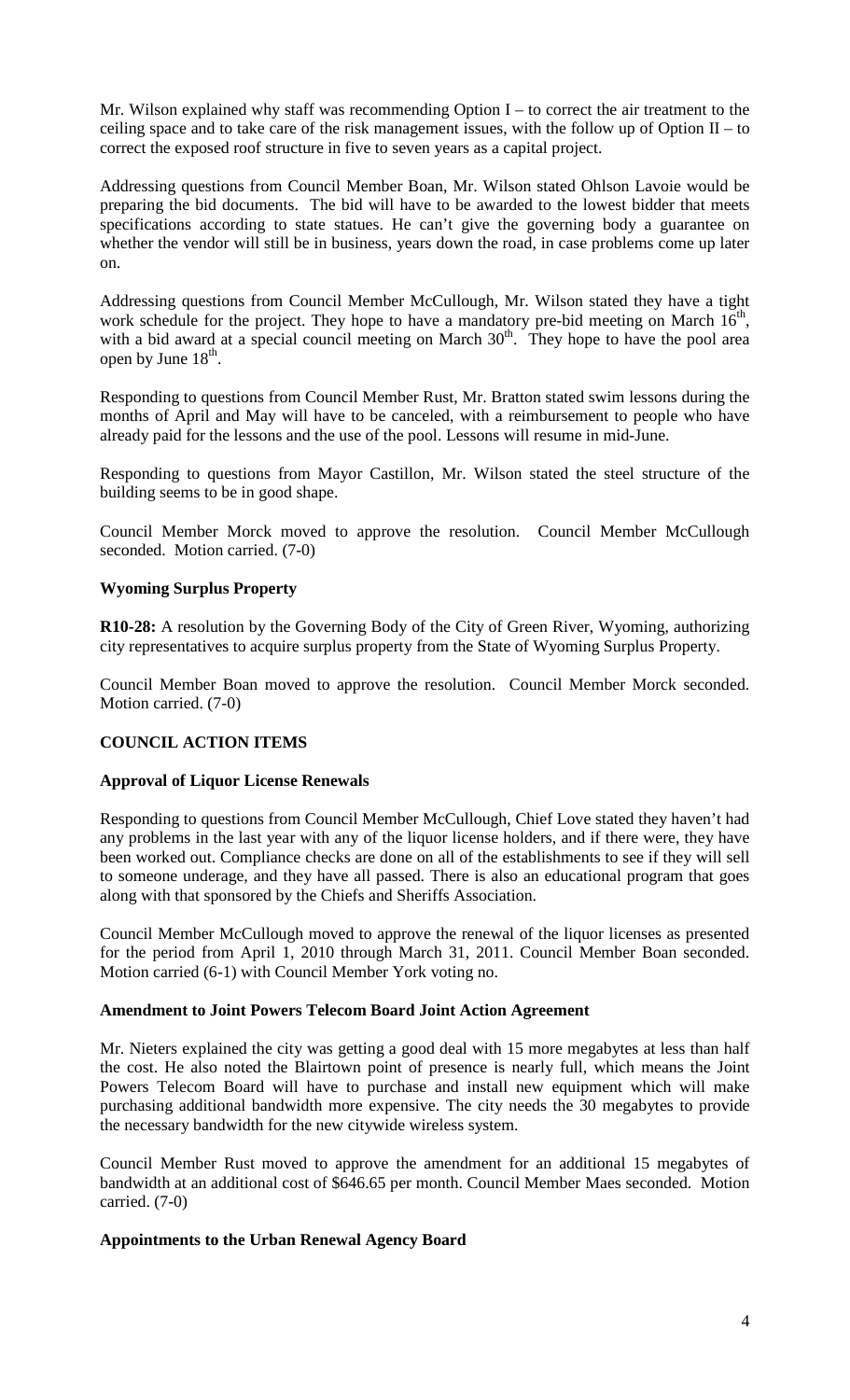Council Member Maes moved to confirm the Mayor's appointments of Jacque Driggs *(term expires July 2011)* and John Canaday, Jr. *(term expires March 2013)* to the URA Board. Council Member Morck seconded. Motion carried. (7-0)

### **Joint Cooperative Agreement for Service Road to Rock Springs**

Responding to questions from Council Member McCullough, Mr. Bussart stated he hasn't heard back from either the county or the City of Rock Springs attorneys in terms of modifications or amendments. Perhaps with this governing body's approval, it will give them some impetus to respond.

Council Member McCullough moved to approve the cooperative agreement with the City of Rock Springs and the Sweetwater County Commissioners for the Green River-Rock Springs Route Alignment and Survey Project. Council Member Boan seconded. Motion carried. (7-0)

#### **Appointment to the Planning and Zoning Commission**

Council Member McCullough moved to re-appoint Jim Steiss to the Planning and Zoning Commission for a three-year term. Council Member Morck seconded. Motion carried. (7-0)

# **Contract for Landfill Cell #6 Excavation**

Council Member Boan questioned the difference between the two bidders; the other bidder had bid \$54,400. He doesn't want an "oops, we need a change order."

Mr. Cook stated he didn't know why there was such a big difference, but staff is confident with the bid from Longhorn Construction. They have done work for the city before.

Council Member York moved to enter into an agreement with Longhorn Construction for the excavation of Municipal Landfill Cell #6 in the amount of \$29,640. Council Member McCullough seconded. Motion carried. (7-0)

### **CONSENT AGENDA**

Council Member Rust moved to approve the following consent agenda items. Council Member Maes seconded. Motion carried. (7-0)

- **The memorandum of understanding with the Green River Greenbelt Task Force from** March 2010 to March 2011.
- Authorization to remove ATV machines from the city landfill by Scott Coon.
- The business associate agreement with Willis of Colorado, Inc. as the agent/consultant for WEBT for the city health insurance plan.
- The contract with DeBernardi Construction for the Pedestrian Viaduct Project in the amount of \$983,695.50 and authorization to give notice to proceed.
- Authorization for the Solid Waste Division to submit an application for an EPA CARE Program grant in the amount of \$283,875 for a Community Based Toxic (Hazardous) Waste Disposal Project.
- A memorandum of understanding with other law enforcement agencies, the Sweetwater County Attorney's Office, and the Sweetwater County Victim Witness Coordinators to promote victim's rights, and authorization for Chief Love to sign the MOU.
- The Minutes for: February 16, 2010 Council, and February 22, 2010 Special Council Workshop
- Financial Reports and Payment of Bills: *Outstanding Invoices* = \$366,266.22 *Prepaid Invoices* = \$5,462.89 *Payroll Expenditures* = \$349,737.29 *Pre-authorization Payments* = \$755,000.00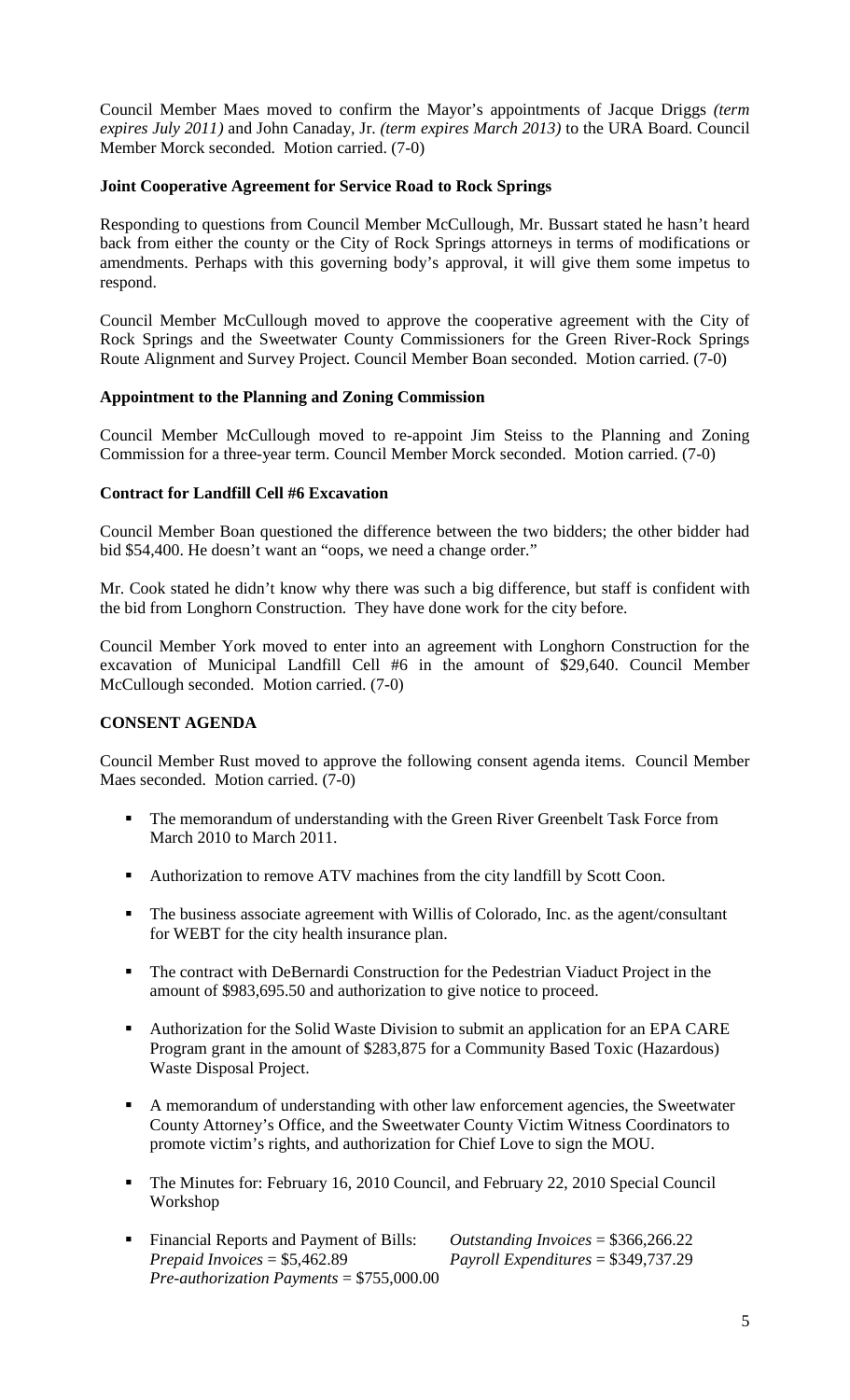# **CITY ADMINISTRATOR'S REPORT**

Mr. Cook noted the Police Department will start the enforcement of the new cell phone ordinance. The signs for the ordinance have been posted at all three entrances to the city.

Mr. Cook stated he is meeting with the department heads to work on the draft budget during the month of March. This is going to be a very difficult budget, with the reduction in sales tax revenues by 30%. There will be no capital projects, no asset acquisitions, employee salaries will be frozen, and they will still need to cut approximately \$1.2 million. The employees will actually take a cut in salary because of they will be paying for the increased cost of employee benefits.

It was a very frustrating time in Cheyenne this year. He believes the state legislators are leading Wyoming down a very dangerous road. The state of Wyoming needs to look in the mirror when they start second guessing local governments and how they spend their money, when the state criticizes the federal government for doing the same thing to them by hanging onto tax revenues instead of sharing them with the local governments.

Mr. Cook mentioned items to be discussed at the March workshop.

Responding to a question from Council Member Boan, Mr. Cook stated the Police Department is still in the process of purchasing cell phone hands free devices for the officers.

# **CITY ATTORNEY'S REPORT**

Mr. Bussart had nothing to report.

Mayor Castillon stated Stephen Pyles was trying to make arrangements for a mid-March *public forum* on the Million Water Diversion Issue.

Mr. Bussart stated they needed to get the law professor on board, but he needs the representation agreement first, and understood it would be discussed at the March  $15<sup>th</sup>$  meeting.

### **MAYOR AND COUNCIL REPORTS**

Council Member Rust stated he would be presenting information regarding the issuance of malt beverage permits and underage drinking. He believes the system is broken and it needs fixed.

He encouraged participation in Liberty Day.

Council Member Rust sarcastically thanked the state legislature for everything they've done for the cities this session. It's a disgrace that the state has billions of dollars in surplus monies, and they're keeping it.

Council Member York asked if there was a hiring freeze. Mr. Cook stated there was for all parttime and full-time positions. In order for a position to be filled, it has to be reviewed by him. The freeze does not apply to the hiring of seasonal employees.

He thanked the Mayor for his letter supporting the Tomahawk project. He noted two new businesses are coming to Green River and will be located in the Tomahawk. He stated the building is usually open, and invited people to come and look at what is being done. They've had a lot of volunteers coming in and offering their help.

He read parts of a letter from Randy Walker also supporting the renovation, "to continue to work together … accept the opportunities that come our way, for opportunity is not a lengthy visitor … let's save our downtown."

Council Member Maes stated she was very disappointed in the manner the Rock Springs  $6<sup>th</sup>$ Penny meeting was conducted. She was also disappointed in the minutes of the meeting, because the names of the other county representatives who attended were no mentioned.